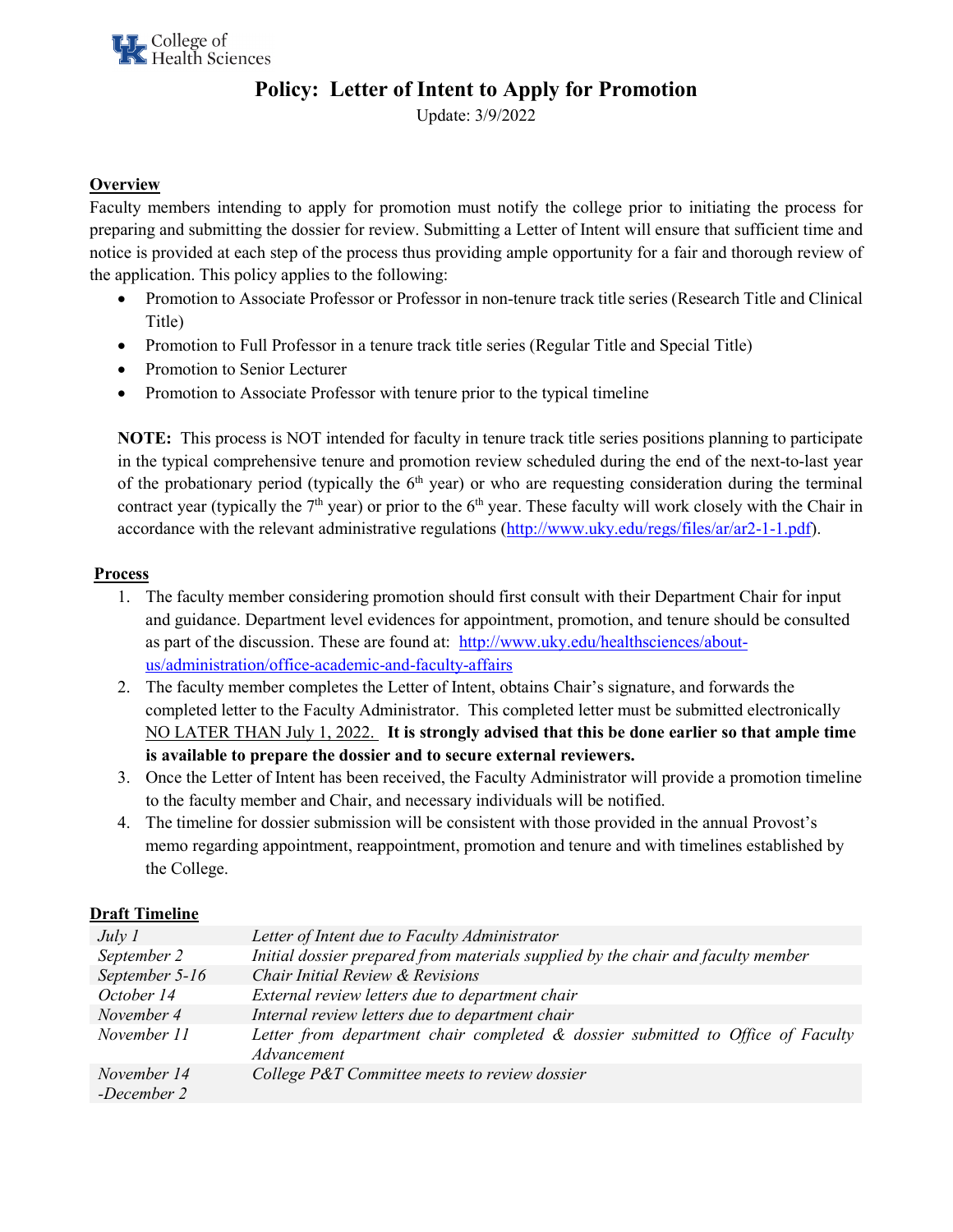| December 9  | College P&T Committee submits letter to the Office of Faculty Advancement               |
|-------------|-----------------------------------------------------------------------------------------|
| January 6   | Review letter from Dean completed                                                       |
| January 6   | Dossier due to Provost's Office                                                         |
| May (early) | Letters to Deans notifying them of final decisions (to be approved by Board of Trustees |
|             | at subsequent BOT meeting)                                                              |

### **Resources**

[AR 2:1-1 Procedures for Faculty Appointment, Reappointment, Promotion, and the Granting of Tenure](http://www.uky.edu/ofa/sites/www.uky.edu.ofa/files/uploads/ar2-1-1.pdf) <http://www.uky.edu/healthsciences/about-us/administration/office-academic-and-faculty-affairs> [AR 2:2-1 – Appointment, Reappointment, Promotion, and the Granting of Tenure in the Regular Title Series](http://www.uky.edu/regs/files/ar/ar2-2-1.pdf) [AR 2:4 – Appointment, Reappointment, Promotion, and the Granting of Tenure in the Special Title Series](http://www.uky.edu/regs/files/ar/ar2-4.pdf) [AR 2:5 – Appointment, Reappointment, and Promotion in the Research Title Series](http://www.uky.edu/regs/files/ar/ar2-5.pdf) [AR 2:6 – Appointment, Reappointment, and Promotion in the Clinical Title Series](http://www.uky.edu/regs/files/ar/ar2-6.pdf) [AR 2:9 – Lecturer Series Faculty](http://www.uky.edu/regs/files/ar/ar2-9.pdf)